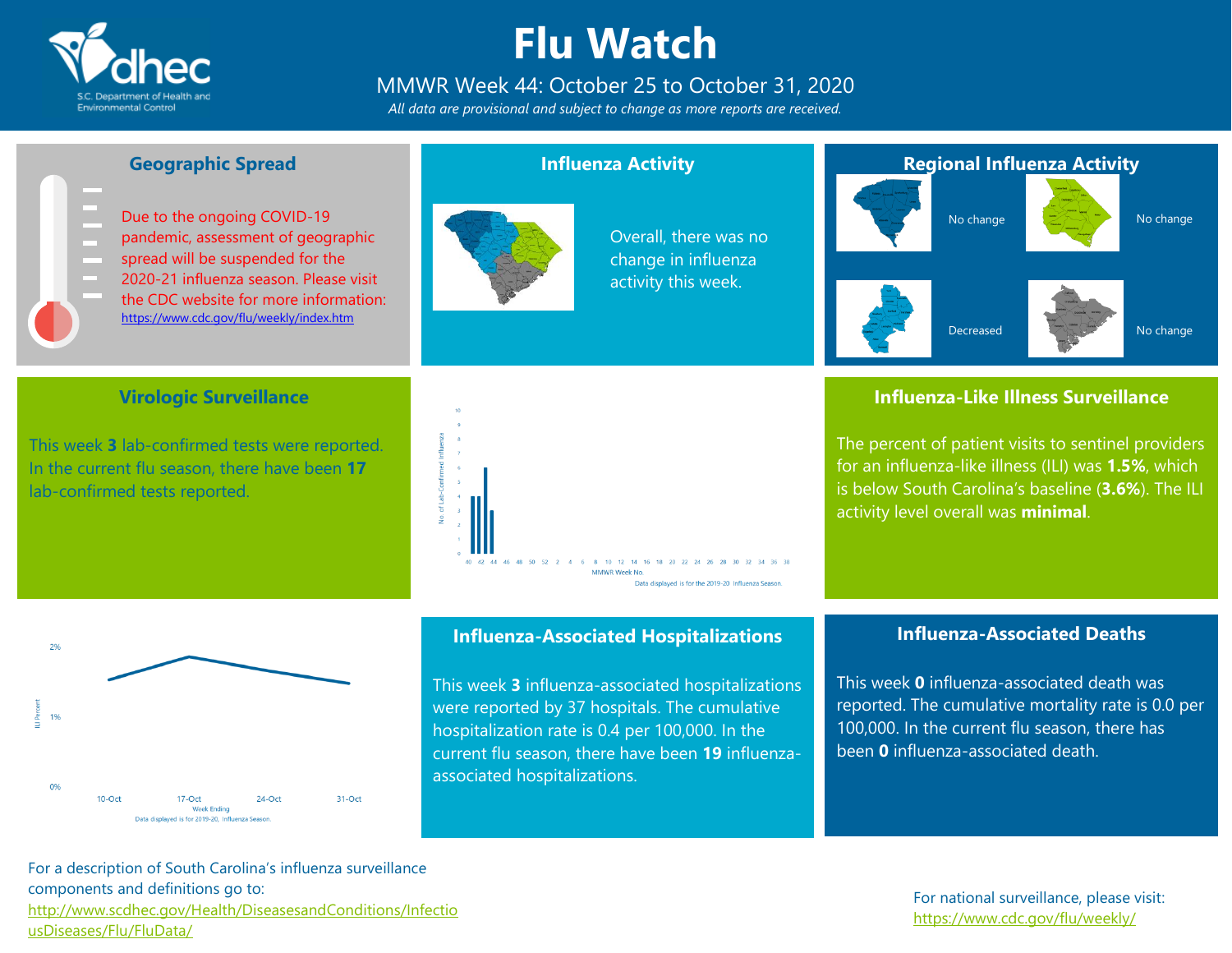## **Influenza Activity\***

**Changes in influenza activity will be assessed next week.** 



\* Indicators for assessing influenza activity include: lab-confirmed tests, ILI percent, and hospitalizations.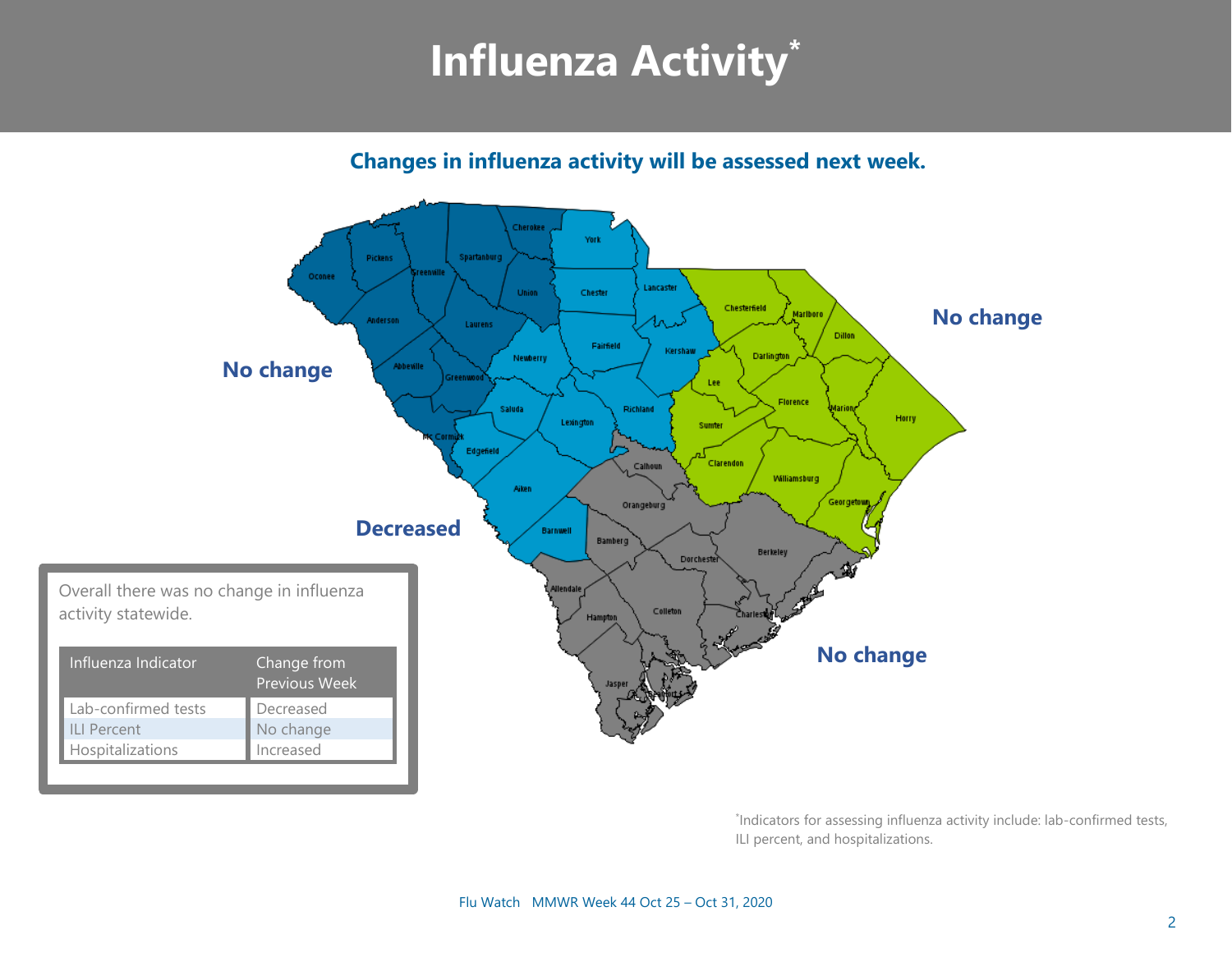### **Virologic Surveillance**

| Lab-Confirmed Influenza Cases by Influenza Type to Date* |                            |           |                          |                             |                     |  |  |
|----------------------------------------------------------|----------------------------|-----------|--------------------------|-----------------------------|---------------------|--|--|
|                                                          | No. of Cases (%)           |           |                          |                             |                     |  |  |
| <b>Influenza</b><br><b>Type</b>                          | <b>This</b><br><b>Week</b> | 2020-21   | 2019-20                  | 2018-19                     | 5 season<br>average |  |  |
| Overall                                                  | 3                          | 17        | 47                       | 16                          | 17                  |  |  |
| Influenza A                                              | 0(0.0)                     | 2(11.8)   | 26(55.3)                 | 11(68.8)                    | 11(64.7)            |  |  |
| A(H3)                                                    | --                         | --        | 6(23.1)                  | $\rightarrow$ $\rightarrow$ | 4(36.4)             |  |  |
| A(H1N1)                                                  | $\equiv$                   | 44        | 4(15.4)                  | 3(27.3)                     | 1(9.1)              |  |  |
| $A(NS)^{**}$                                             |                            | 2(100.0)  | 16(61.5)                 | 8(72.7)                     | 6(54.5)             |  |  |
|                                                          |                            |           |                          |                             |                     |  |  |
| Influenza B                                              | 3(100.0)                   | 15(83.2)  | 21(44.7)                 | 5(31.3)                     | 6(35.3)             |  |  |
| <b>B</b> (Victoria)                                      |                            |           | 1(4.8)                   | 1(20.0)                     | --                  |  |  |
| B(Yamagata)                                              | $- -$                      | $-$       | $\overline{\phantom{m}}$ | $\sim$ $-$                  | $-1$                |  |  |
| $B$ (LND) <sup>+</sup>                                   | 3(100.0)                   | 15(100.0) | 20(95.2)                 | 4(80.0)                     | 6(100.0)            |  |  |
|                                                          |                            |           |                          |                             |                     |  |  |
| <b>Influenza Virus</b><br>Co-infection <sup>§</sup>      | O(0.0)                     | 0(0.0)    | 0(0.0)                   | O(0.0)                      | N/A                 |  |  |
| Influenza/ SARS-<br>$Cov-2$<br>Coinfection <sup>£</sup>  | 0(0.0)                     | 0(0.0)    | 0(0.0)                   | N/A                         | N/A                 |  |  |

\*Data presented from previous influenza seasons represents the data from that season through the same week as the current season. Nationally, the influenza season begins with MMWR week 40 and ends with MMWR week 39. The 2020- 21 influenza season began on September 27, 2020 and will end on October 3, 2021.

\*\*NS – not subtyped +LND – lineage not determined

§Cases with more than one influenza A subtype in the same sample or influenzas A and B in the same sample simultaneously.

 $E$ Cases who tested positive for influenza and SARS-CoV-2 viruses in the same sample.

### Laboratory-Confirmed Influenza Cases, by Virus Type **Week ending 10/31 Cumulative** A not subtyped A(H1N1) A (H3) B (lineage not determined) B (YAM) B (VIC) Co-infection Laboratory-Confirmed Influenza Cases, 2018-19 Season to Present700 600 **DZI** Influenz of Lab-Confirmed I<br>ab 8<br>8<br>8 2019-20 2018-19 2020-21  $\frac{1}{2}$ 100 **MMWR Week No**

A not subtyped A(H1N1) A (H3) B (lineage not determined) B (YAM) B (VIC) Co-infection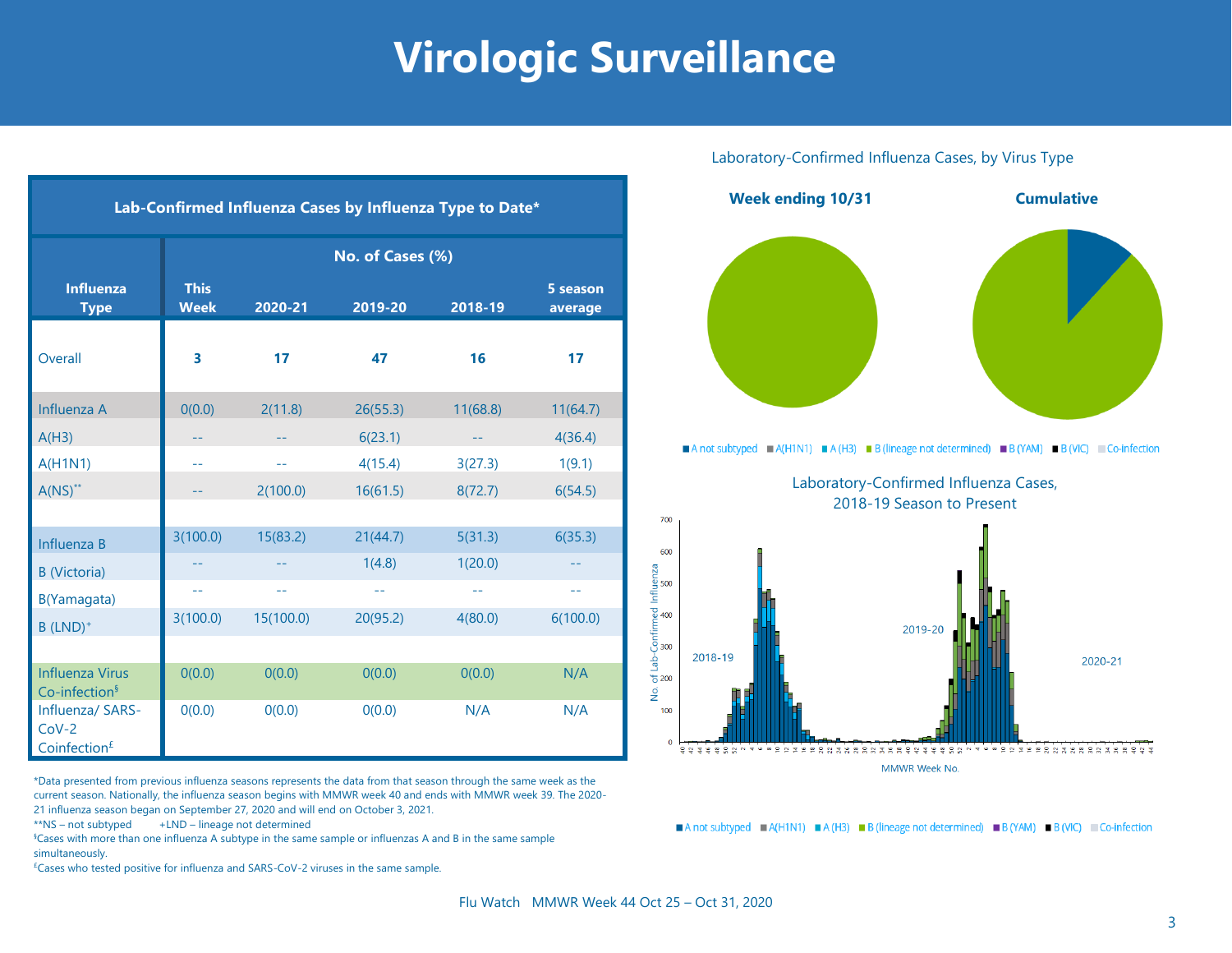### **Influenza-Like Illness (ILI) Surveillance**

This week, the ILI activity level was **minimal** and 1.5% of patient visits to SC ILINet providers were attributed to an influenza-like illness. This is below the state baseline of 3.6%.

Reports were received from providers in 13 counties, representing all DHEC Public Health regions.

\*\*ILI percentage is dependent upon the number of reporting providers and/or can vary by disease activity.\*\*

County ILI Percent

Percentage of Influenza-like Illness (ILI) Visits Reported by Sentinel Providers for Past and Current Seasons



**MMWR Week** 



State ILI Activity Level by MMWR Week, 2016-17 Influenza Season to Present State ILI Activity Level by MMWR Week, 2016-17 Influenza



Flu Watch MMWR Week 44 Oct 25 – Oct 31, 2020